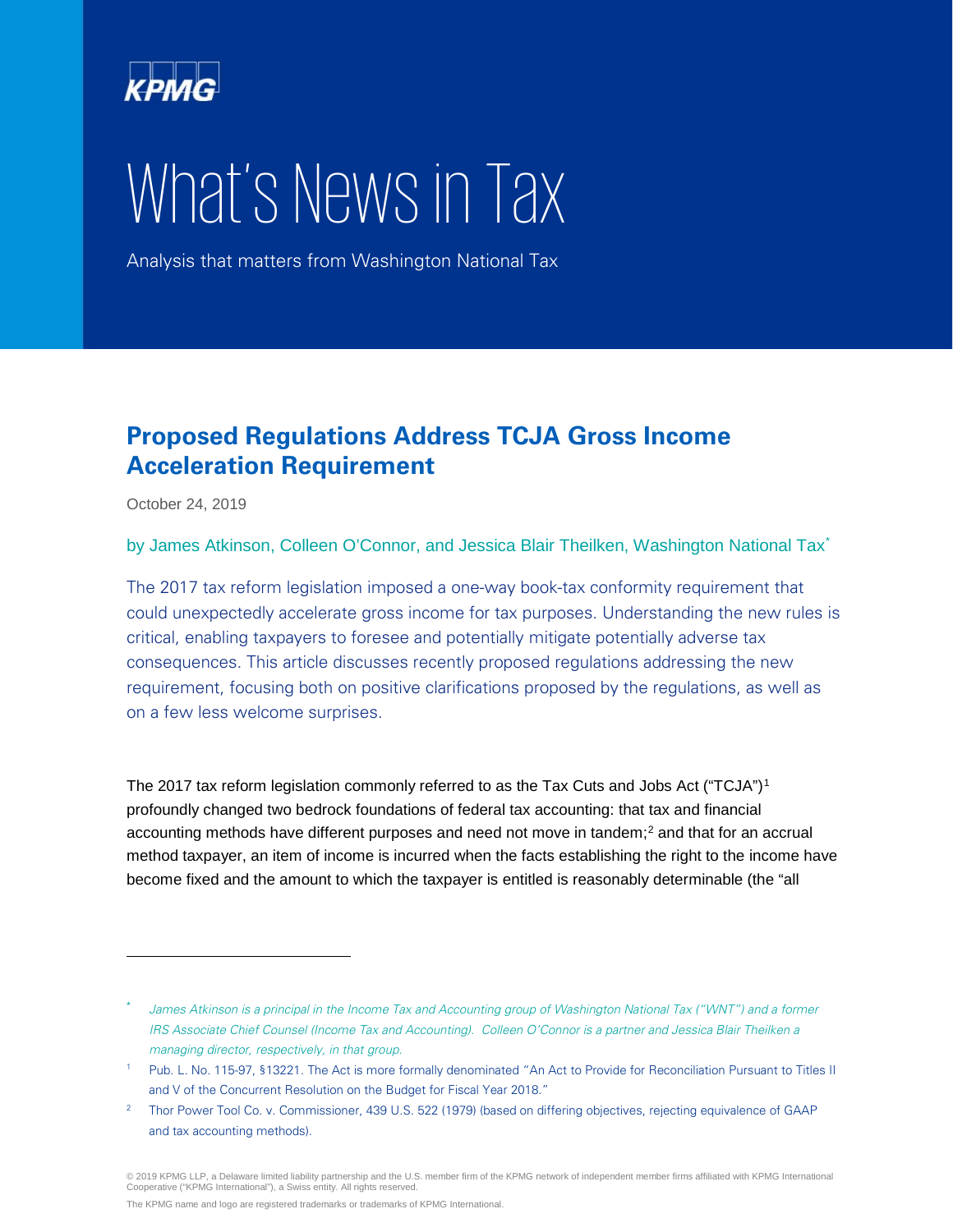events test").<sup>[3](#page-1-0)</sup> In enacting section  $451(b)$  $451(b)$ ,  $4$  the TCJA altered both of these core principles, by "deeming" the all events test to be satisfied for an item of gross income no later than the year in which that amount is taken into account as revenue for book purposes, regardless of the actual underlying facts.

The legislative history explaining this new linkage between book and tax methods touches upon, but does not resolve, a number of central issues. First, the legislative history makes clear that the income acceleration requirement applies only to amounts that already have been *realized* for tax purposes.[5](#page-1-2) It provides relatively little guidance, however, regarding the distinction between "realization" and "recognition" beyond traditional sales, exchanges, or other dispositions.[6](#page-1-3)

Second, taxpayers and practitioners expressed the need to offset the accelerated income with a commensurate amount of related costs in order to avoid the taxation of gross receipts and to ensure the clear reflection of income.[7](#page-1-4) In its "Blue Book," the Joint Committee on Taxation foreshadowed the eventual position of the proposed regulations—that section 451(b) does not alter the timing rules for business expenses, precluding an acceleration of cost offsets unless the separate requirements of sections 263A, 461, and 471, et al., are satisfied.<sup>[8](#page-1-5)</sup>

Treasury and the IRS issued proposed regulations under section 451(b) on September 9, 2019, which, if finalized, would be effective for tax years beginning after the date the final regulations appear in the Federal Register.<sup>[9](#page-1-6)</sup> Assuming the government is unable to finalize the regulations until 2020 (a reasonable assumption), the regulations would not become effective until 2021 tax years. As applied to "specified fees," the proposed regulations would be delayed for an additional year.

Taxpayers may "early adopt" the regulations immediately (via an accounting method change), but must do so on an all-or-nothing-basis. Regardless of whether taxpayers early adopt the proposed

The KPMG name and logo are registered trademarks or trademarks of KPMG International.

<span id="page-1-0"></span><sup>&</sup>lt;sup>3</sup> United States v. Anderson, 269 U.S. 422 (1926) (articulating what became the all events test). IRC §451(b)(1)(C); Section 1.446-1(c)(1)(ii).

<span id="page-1-1"></span><sup>4</sup> Unless otherwise indicated, section references are to the Internal Revenue Code of 1986, as amended (the "Code") or the applicable regulations promulgated pursuant to the Code (the "regulations").

<span id="page-1-2"></span><sup>5</sup> H.R. Conf. Rep. No. 115-466, at 428 fn. 872 (Dec. 15, 2017); Joint Committee on Taxation, General Explanation of Public Law 115-97, JCS-1-18 (Dec. 2018) (the "Blue Book").

<span id="page-1-3"></span><sup>&</sup>lt;sup>6</sup> See James Atkinson, Section 451(b): Did you Realize the Need to Recognize the Difference, What's News in Tax (February 11, 2019).

<span id="page-1-4"></span><sup>7</sup> Nathan Richman, Lack of Safe Harbor in Proposed Accounting Regs Chafes Tax Pros, 164 Tax Notes Federal 1951 (Sept. 16, 2019); Firm Backs Up Argument on Treatment of Advance Payments, 2018 TNT 116-17 (June 14, 2018) (comment letter from Ivins, Phillips & Barker); Treatment of Advance Payment Under Sales Should Remain the Same, Firm Says, 2018 TNT 94-26 (May 14, 2018) (comment letter from Ivins, Phillips & Barker).

<span id="page-1-5"></span><sup>8</sup> See JCT Opposes Revenue Recognition Cost of Goods Sold Offset Proposal, 162 Tax Notes 332 (Jan. 21, 2019).

<span id="page-1-6"></span><sup>&</sup>lt;sup>9</sup> The government concurrently issued a separate set of proposed regulations addressing new section 451(c), also added by the TCJA. Proposed section 1.451-8, 84 Fed. Reg. 47175 (Sept. 9, 2019). Section 451(c) governs the tax treatment of advance payments, and in essence codifies the deferral method of accounting under Revenue Procedure 2004-34, 2004-1 C.B. 991. That set of regulations will be discussed separately in a forthcoming publication.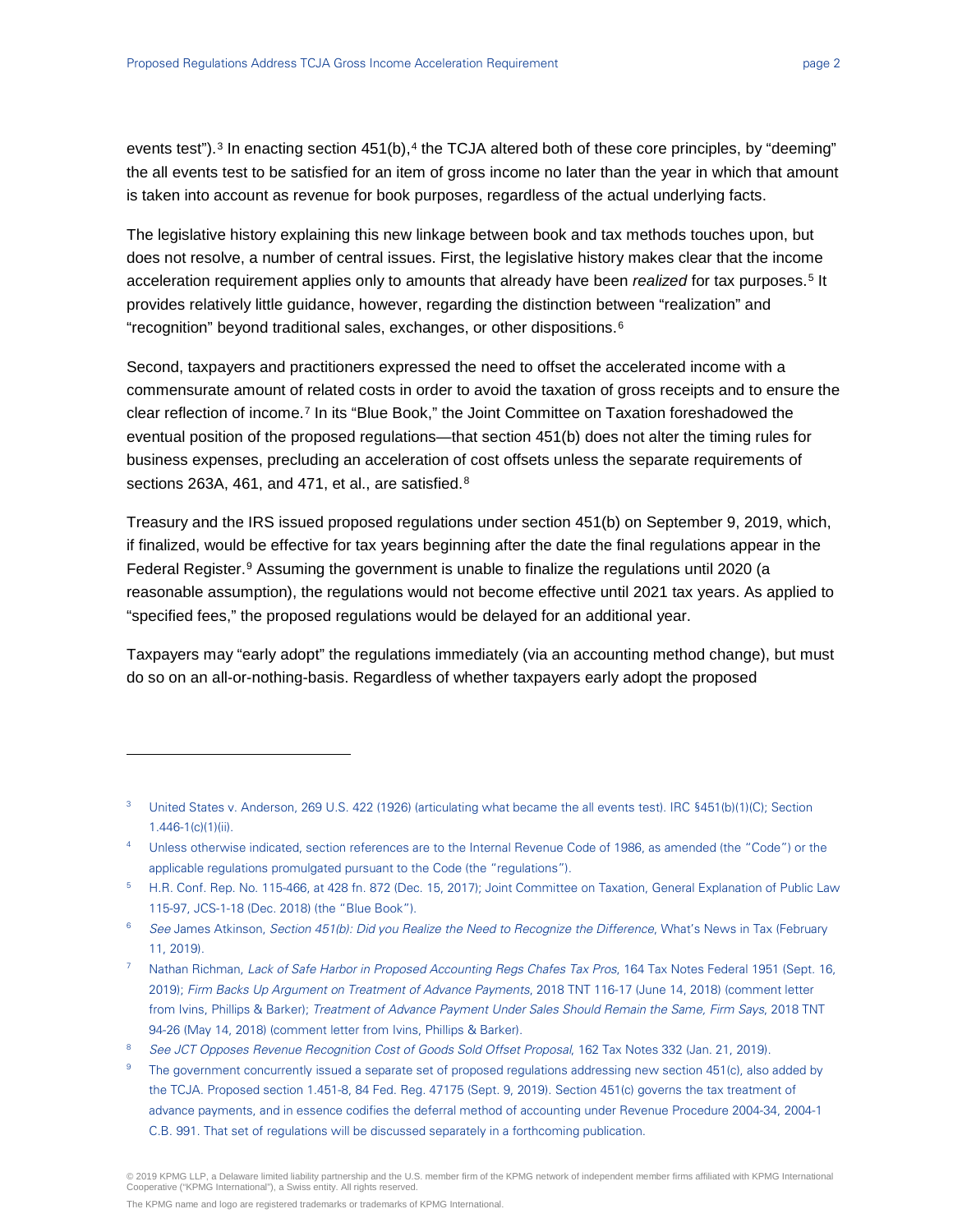regulations, the accelerated recognition requirement of section 451(b) became effective for tax years beginning after December 31, 2017.

Early adoption may provide an attractive alternative to some of the analytical uncertainty presented by the statutory language of section 451(b), but particularly for taxpayers outside of certain service industries, it may come at an unacceptably high cost. Those considerations are discussed herein.

# **Overview**

The proposed regulations establish the applicable financial statement (AFS) income inclusion rule, requiring a taxpayer to determine the contract's "transaction price" using a standard largely mirroring that used for financial accounting purposes. From this initial amount the taxpayer subtracts any amounts not constituting gross income for tax purposes as well as any amounts that remain contingent on future events as of the end of the tax year. The resulting amount cannot be further adjusted to reflect any cost offsets, including cost of goods sold or any form of price adjustment. To the extent the company takes the resulting transaction price into revenue for financial accounting purposes during that tax year (regardless of how it is reflected in the company's financials), that amount is potentially subject to accelerated recognition for federal tax purposes under section 451(b) and the proposed regulations.

Importantly, although section 451(b) and the proposed regulations borrow heavily from "Topic 606," which by its terms applies only to certain revenue from contracts with customers,<sup>[10](#page-2-0)</sup> neither section 451(b) nor the proposed regulations are so limited. Instead, the accelerated recognition requirement applies to *any* item of gross income within the scope of section 61, and to *any* item of revenue included in a taxpayer's AFS within a given tax year.

As such, the AFS income inclusion rule now requires close and ongoing coordination between *every* AFS company's tax and financial accounting functions, regardless of the company's earlier determinations regarding the impact of "rev rec" on its tax positions and accounting methods.

#### State and Local Considerations

Most states now conform to the Code as amended by the TCJA. This conformity results in states generally following the amendments to section 451(b). However, California has not updated its conformity related to revenue recognition. On July 1, 2019, Governor Newsom approved AB 91, which updated California's conformity to a limited set of TCJA provisions. That legislation did not include any changes to the state's conformity with section 451. Also, in Wisconsin, despite conforming to many of the provisions in the TCJA, the legislature opted to exclude the amendments to section 451(b) from that conformity.[11](#page-2-1) As a result, in both California and Wisconsin, taxpayers must determine the timing of

-

<span id="page-2-0"></span><sup>&</sup>lt;sup>10</sup> IFRS 15, Revenue from Contracts with Customers; FASB ASU 2014-09, Revenue from Contracts with Customers ("Topic 606"). This discussion is not intended to address, directly or indirectly, the proper financial accounting treatment of any item of income or expense. Alternative sources should be consulted for the proper application of financial accounting standards, including Topic 606.

<span id="page-2-1"></span><sup>11</sup> See Wis. Stat. § 71.22(4)(L).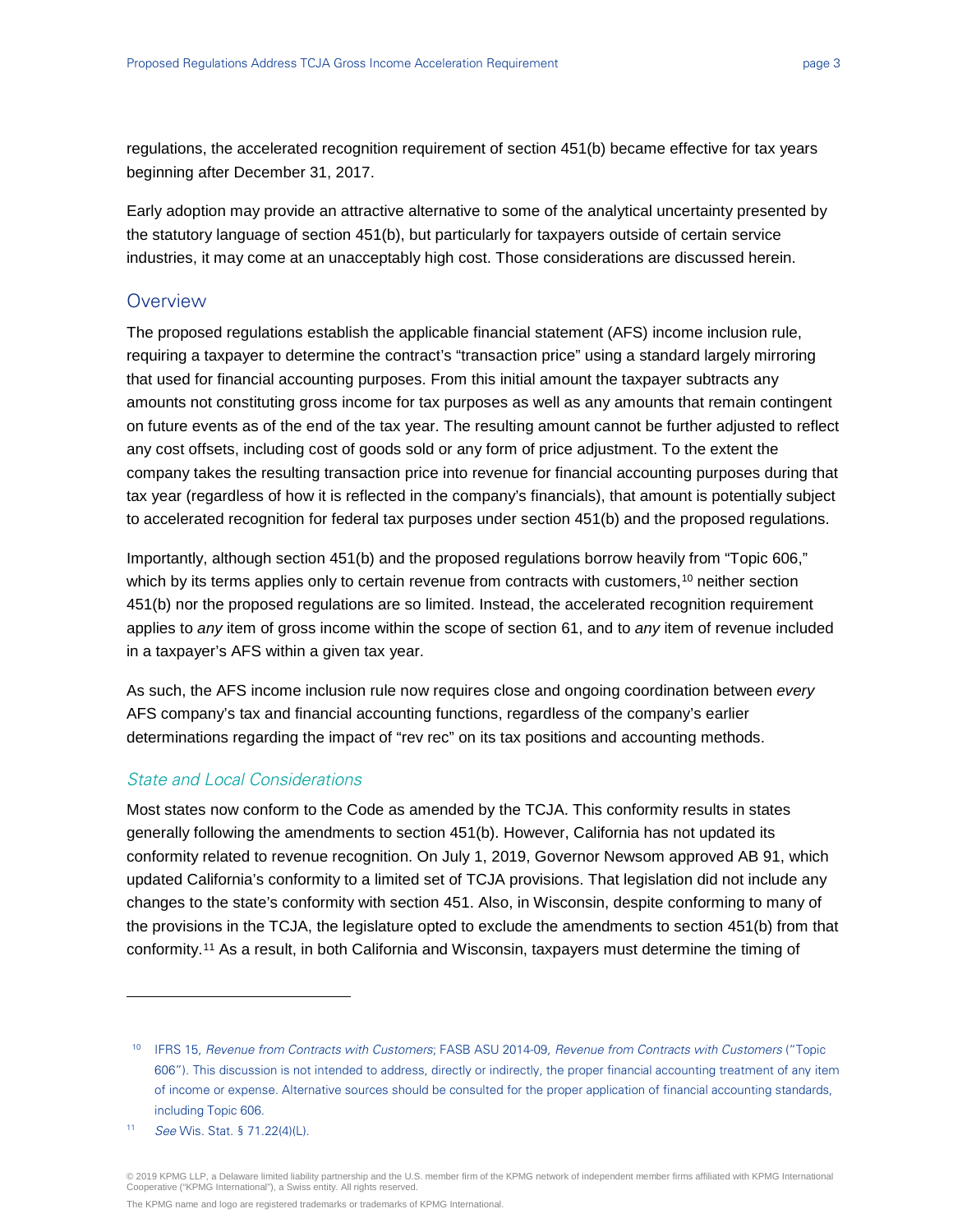income recognition for payments under the pre-TCJA version of section 451. For taxpayers with significant exposure to one or both of those states, an examination of the magnitude of those differences is necessary.

#### Section 451(b): One-Directional Book-Tax Conformity

As enacted by the TCJA, section 451(b) provides that in the case of an accrual method taxpayer, the all events test with respect to an item of gross income (or portion thereof) is deemed to be satisfied no later than the year in which that amount is taken into account as revenue on the taxpayer's AFS for the reporting period.

This new conformity requirement works only to *accelerate* income recognition, however, and may not be relied upon to *defer* the recognition of gross income beyond the tax year in which it is recognized under the traditional all events test.<sup>[12](#page-3-0)</sup> As a result, a particular amount that is otherwise includible in gross income for tax purposes must be recognized upon the earlier of (1) the tax year in which the amount is included in the taxpayer's revenue for book purposes, or (2) the tax year in which it would otherwise have been recognized under the traditional all events test.

Section 451(b)(4) also creates a conformity requirement with respect to contracts containing multiple "performance obligations." Under this rule, if the taxpayer must allocate a contract's transaction price among multiple performance obligations for book purposes, the taxpayer must make the same allocation among the same performance obligations for tax purposes. Mandating the same allocations for tax purposes promotes accuracy in matching the book inclusions for specific items of revenue with the corresponding gross income required to be accelerated for tax.

The nomenclature used by Congress in crafting section 451(b) as well as the preamble to the proposed regulations make clear that the provision is intended to tie the all events test used for tax purposes much more closely to the financial accounting treatment of an item of revenue than has been the case previously.<sup>[13](#page-3-1)</sup> The terms chosen closely mirror those used in the recent changes in the financial accounting standards for revenue from contracts with customers.

During the implementation of Topic 606, many corporate tax departments determined that their federal tax accounting methods operated independently of their financial accounting methods, and that as a result, changes required by Topic 606 to the company's AFS treatment of contract revenue had no effect upon the company's federal tax positions or accounting methods. Many of those tax departments now may be required to change certain methods of accounting due to Congress' "deeming" the all events test to be satisfied if book revenue is accelerated (whether by Topic 606 or otherwise) into a tax year earlier than that in which the amount would have been recognized for tax under the traditional all events test.

<span id="page-3-0"></span>12 84 Fed. Reg. at 47196.

<span id="page-3-1"></span><sup>13</sup> 84 Fed. Reg. at 47192.

<sup>© 2019</sup> KPMG LLP, a Delaware limited liability partnership and the U.S. member firm of the KPMG network of independent member firms affiliated with KPMG International<br>Cooperative ("KPMG International"), a Swiss entity. All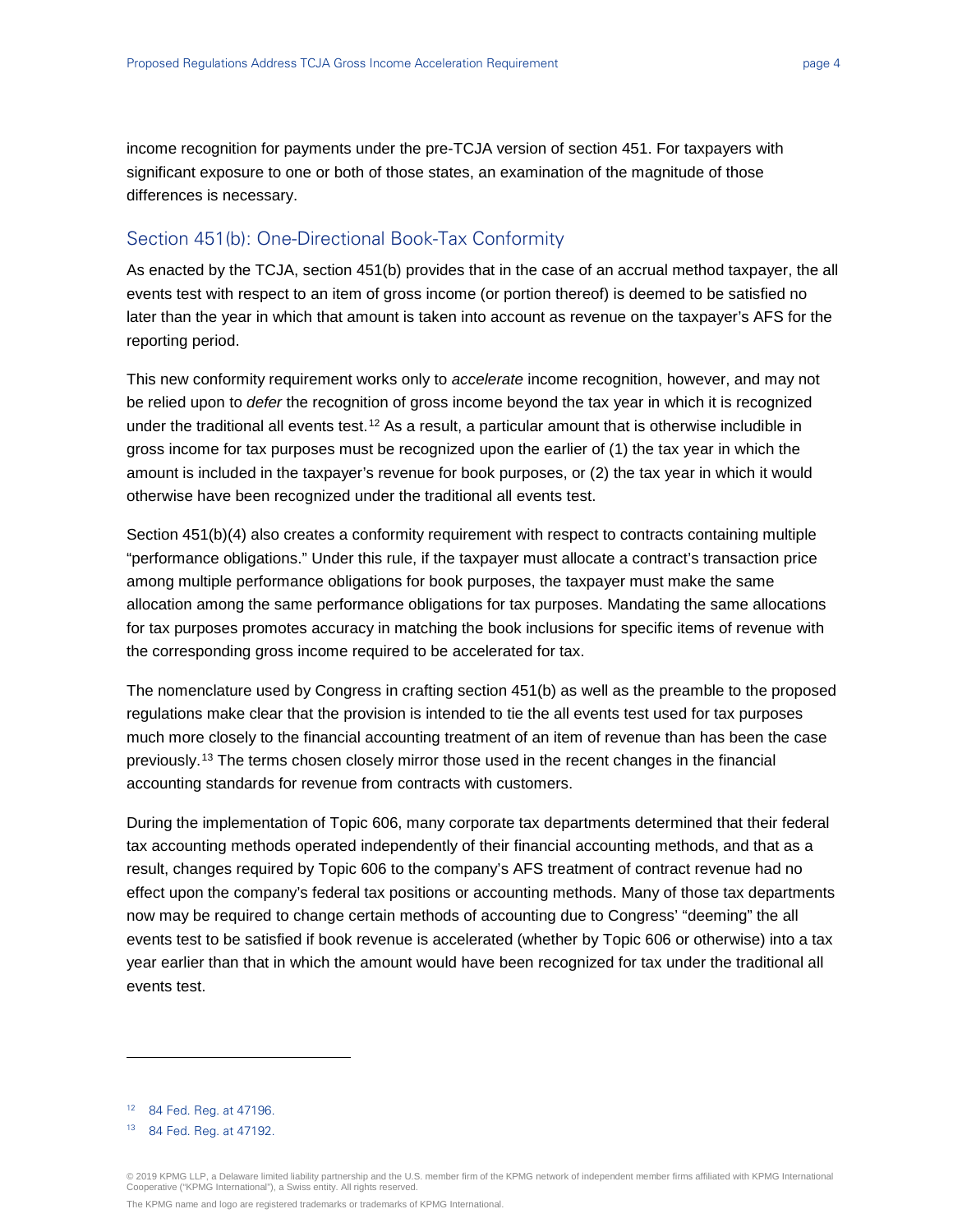# AFS Income Inclusion Rule

The proposed regulations implement this new requirement by creating the "AFS income inclusion rule." As its name indicates, and consistent with the requirements of section 451(b), the new rule applies only to taxpayers having an AFS during the entire tax year.<sup>[14](#page-4-0)</sup> For this purpose, the proposed regulations define an AFS consistently with the manner in which the term has been used for other federal tax purposes (e.g., a Form 10-K or other shareholder statements filed with the SEC, audited financial statements used for specific purposes, or financial statements filed with federal agencies other than the SEC or the IRS).<sup>[15](#page-4-1)</sup>

The preamble indicates that this determination is made on a year-by-year basis, such that a taxpayer may be subject to the AFS income inclusion rule in one year, but not the next, depending upon whether the taxpayer has or ceases to have an AFS for each day of a particular tax year (for example, the taxpayer only prepares financials every other year).<sup>[16](#page-4-2)</sup> While year-to-year changes in a taxpayer's status as having or not having an AFS may not be common, the proposed regulations do not discuss whether any such year-to-year changes in status would be treated as changes in accounting method requiring IRS consent or instead as changes in fact not requiring consent. The government has indicated in public remarks that it continues to consider that question.<sup>[17](#page-4-3)</sup>

In general, the AFS income inclusion rule tracks the basic rule imposed by section 451(b). A few concepts are critical though. First, section 451(b) and the proposed regulations operate only to potentially accelerate an item taken into account in determining the taxpayer's *revenue* during the tax year. Here, the IRS and Treasury make clear they will take the "book-tax conformity" concept only so far. For purposes of the regulations, "revenue" is defined as anything that would be income under section 61 of the Code. It is irrelevant what the item is called for financial accounting purposes, or where it appears in the AFS. For example, the regulations state than an item is "revenue" even if it is reported as "other comprehensive income" on the AFS.<sup>[18](#page-4-4)</sup>

To be revenue for this purpose, however, the item must have been included in the contract's "transaction price" for financial accounting purposes. The proposed regulations define a contract's transaction price as the gross amount of consideration to which a taxpayer expects to be entitled for AFS purposes in exchange for transferring goods, services, or other property.<sup>[19](#page-4-5)</sup>

Here, the company's financial accounting decisions may directly affect the amount of gross income potentially subject to acceleration for tax purposes. Those financial accounting concepts are beyond the

-

<span id="page-4-0"></span><sup>14</sup> Section 451(d).

<span id="page-4-1"></span><sup>15</sup> Proposed section 1.451-3(c)(1). See section 1.263(a)-1(f)(4) (AFS for de minimis election for tangible personal property costs); Rev. Proc. 2004-34, 2004-1 C.B. 991, §4.06 (AFS for deferral method of accounting).

<span id="page-4-2"></span><sup>16</sup> 84 Fed. Reg. at 47192-93.

<span id="page-4-3"></span><sup>&</sup>lt;sup>17</sup> Nathan Richman, *Treasury Not Dismissing New Tax Accounting Rules Safe Harbor*, 164 Tax Notes Federal 237 (Sept. 23, 2019).

<span id="page-4-4"></span> $18$  Proposed section  $1.451-3(c)(4)$ .

<span id="page-4-5"></span><sup>19</sup> Proposed section 1.451-3(c)(6).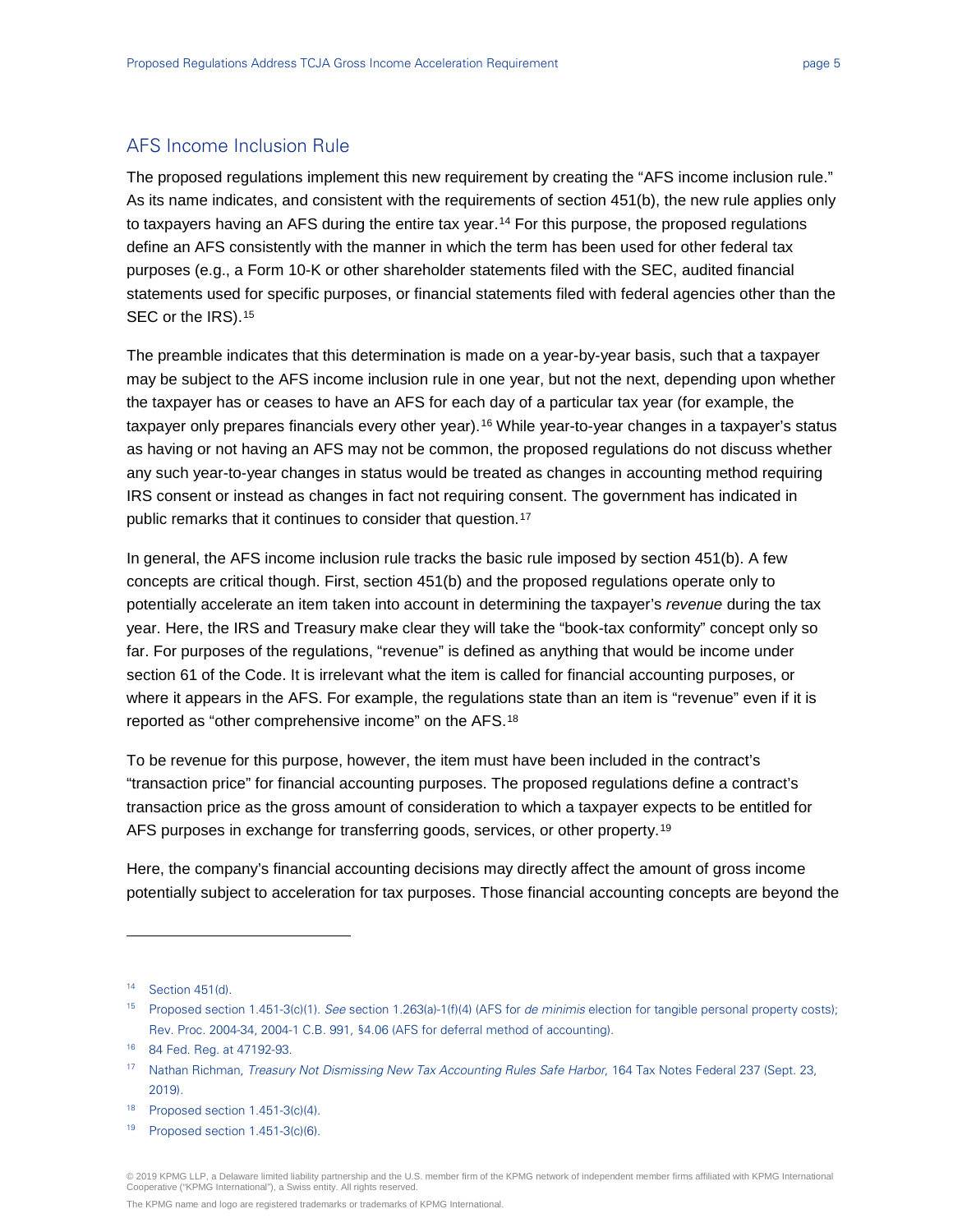scope of this discussion, but companies should keep in mind that for purposes of section 451(b), the potential gross income accelerated for tax purposes cannot exceed revenue reflected in the AFS, and under the proposed regulations, revenue cannot exceed the contract's transaction price.<sup>[20](#page-5-0)</sup>

As a result, to the extent that for financial accounting purposes the company determines that some amount less than the actual contract price will be treated as the "transaction price" for book purposes, that determination may directly translate into a lower amount potentially subject to acceleration under the proposed regulations. Keep in mind, though, that the entire contract price may still be required to be included in gross income at some point under traditional tax principles (regardless of what is treated as the "transaction price" for book purposes). Section 451(b) simply provides a limited "financial statement override" that may require accelerating the recognition of some portion of the gross income to be earned under a particular contract, affecting the *timing* but not the ultimate *amount* of gross income to be recognized for federal tax purposes.

After determining the base-line transaction price, the proposed regulations next impose three special rules. First, the transaction price does not include any amounts collected on behalf of third parties. This simply restates another basic tax principle—a receipt is not taxable unless it is taken under a claim of right. Because items such as certain sales tax receipts, customer deposits, and amounts collected in the taxpayer's capacity as an agent are not taken under a claim of right, they will never be included in the taxpayer's gross income, and the timing rules are irrelevant.<sup>[21](#page-5-1)</sup>

#### "Contingencies" in Lieu of "Realization"

Under the proposed regulations, the contract's transaction price also does not include consideration to which the taxpayer's entitlement remains contingent upon the occurrence or non-occurrence of a future event as of the end of the tax year. The proposed regulations posit as examples bonuses contingent on performance and insurance commissions contingent on renewal.<sup>[22](#page-5-2)</sup>

The proposed regulations impose two presumptions upon this "contingency rule." First, they create a *rebuttable* presumption that amounts included in the transaction price for AFS purposes are *not*  contingent on the occurrence or nonoccurrence of a future event unless the taxpayer is able to convince the IRS otherwise. This presumption is a bit of a truism, since all tax positions ultimately are subject to potential scrutiny and acceptance by the IRS.

*Example*. Taxpayer E, a manufacturer of automobile parts, is a calendar-year accrual method taxpayer with an AFS. E normally sells parts for \$10 per part with a two percent bonus if the parts are delivered

-

<span id="page-5-0"></span><sup>&</sup>lt;sup>20</sup> Revenue means "all transaction price amounts includible in gross income under section 61." Proposed section 1.451-3(c)(4) (emphasis added).

<span id="page-5-1"></span><sup>&</sup>lt;sup>21</sup> Commissioner v. Glenshaw Glass Co., 348 U.S. 426 (1955). See, e.g., Commissioner v. Indianapolis Power & Light Co., 493 U.S. 203 (1990) (customer deposits); Seven-Up Co. v. Commissioner, 14 T.C. 965 (1950) (company had no income when it received payments as an agent on behalf of others).

<span id="page-5-2"></span> $22$  Proposed section 1.451-5(c)(6)(ii).

<sup>© 2019</sup> KPMG LLP, a Delaware limited liability partnership and the U.S. member firm of the KPMG network of independent member firms affiliated with KPMG International<br>Cooperative ("KPMG International"), a Swiss entity. All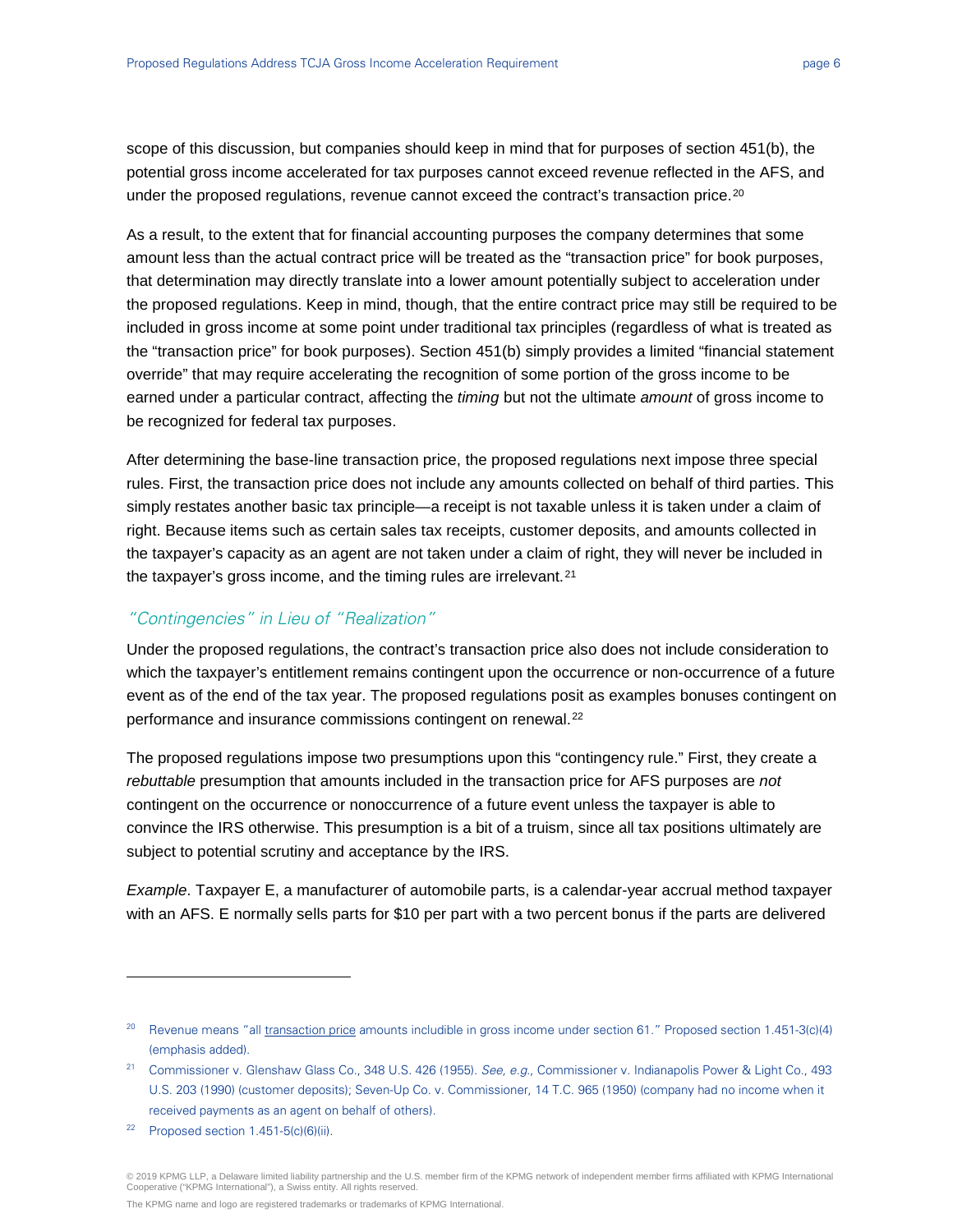on time. In 2018, E enters a contract to sell 1,000 parts to a customer for \$10 per part, for a total of \$10,000. The contract also provides that E will receive a two percent bonus if it delivers all the parts to the customer by February 1, 2019. E delivers 500 parts to the customer on December 31, 2018. On December 31, 2018, the additional 500 parts were scheduled for shipment to the customer on January 4, 2019. For AFS purposes, E expects to earn the two percent bonus. In its 2018 AFS, E reports \$5,100 of revenue from the contract, including a \$100 adjustment for the expected bonus. Under proposed section 1.451-3(c)(6)(ii), the performance bonus is presumed *not* to be contingent on the occurrence or nonoccurrence of a future event since E included it in revenue on its 2018 AFS. As of year-end, however, all parts have yet to be delivered within the February 1, 2019, deadline. Under the contract, E has no right to payment of the bonus at the end of the year. Therefore, the presumption is rebutted.<sup>[23](#page-6-0)</sup>

The proposed regulations appear to have adopted this contingency rule in lieu of wrestling with the more difficult distinction between realization and recognition of income, as the legislative history suggested would be necessary in applying section 451(b).

This approach is likely to disappoint some (but not all) taxpayers and practitioners. The TCJA legislative history discusses the distinction between the realization and recognition concepts firmly embedded in federal tax law and emphasizes that section 451(b) has no impact upon amounts that have not yet been realized.<sup>[24](#page-6-1)</sup> Decades of case law reflects the distinction between these core concepts, and various provisions of the Code likewise operate to defer recognizing previously realized amounts, highlighting the distinction. Nonetheless, outside the context of transactions involving gains and losses upon the sale, exchange, or other disposition of property, clearly articulating the realization concept in a way that does not essentially mirror the first prong of the all events test (all facts having occurred that establish entitlement to the income) proved elusive for many practitioners, as it apparently also did for the regulations' drafters.

As such, while some practitioners and taxpayers may be disappointed by the proposed regulations' articulating a contingency rule in lieu of broader standards distinguishing realization and recognition for this purpose, as a practical matter the government may have had few options. Alternative approaches or definitions may surface during the proposed regulations' "notice and comment" period, but otherwise, the "contingency rule" likely is here to stay.

#### Unbilled Receivables

The proposed regulations also create an *irrebutable* presumption that an amount included in the AFS transaction price is *not* contingent if it is actually or constructively received, is due and payable, or if the taxpayer has an enforceable right to payment for performance completed to date. In other words, there is no contingency if either the taxpayer already has been paid, or if the taxpayer has an enforceable right to demand payment for partial performance.

<span id="page-6-0"></span> $23$  Proposed section 1.451-5(m), Example 6.

<span id="page-6-1"></span><sup>24</sup> See supra note 6.

<sup>© 2019</sup> KPMG LLP, a Delaware limited liability partnership and the U.S. member firm of the KPMG network of independent member firms affiliated with KPMG International<br>Cooperative ("KPMG International"), a Swiss entity. All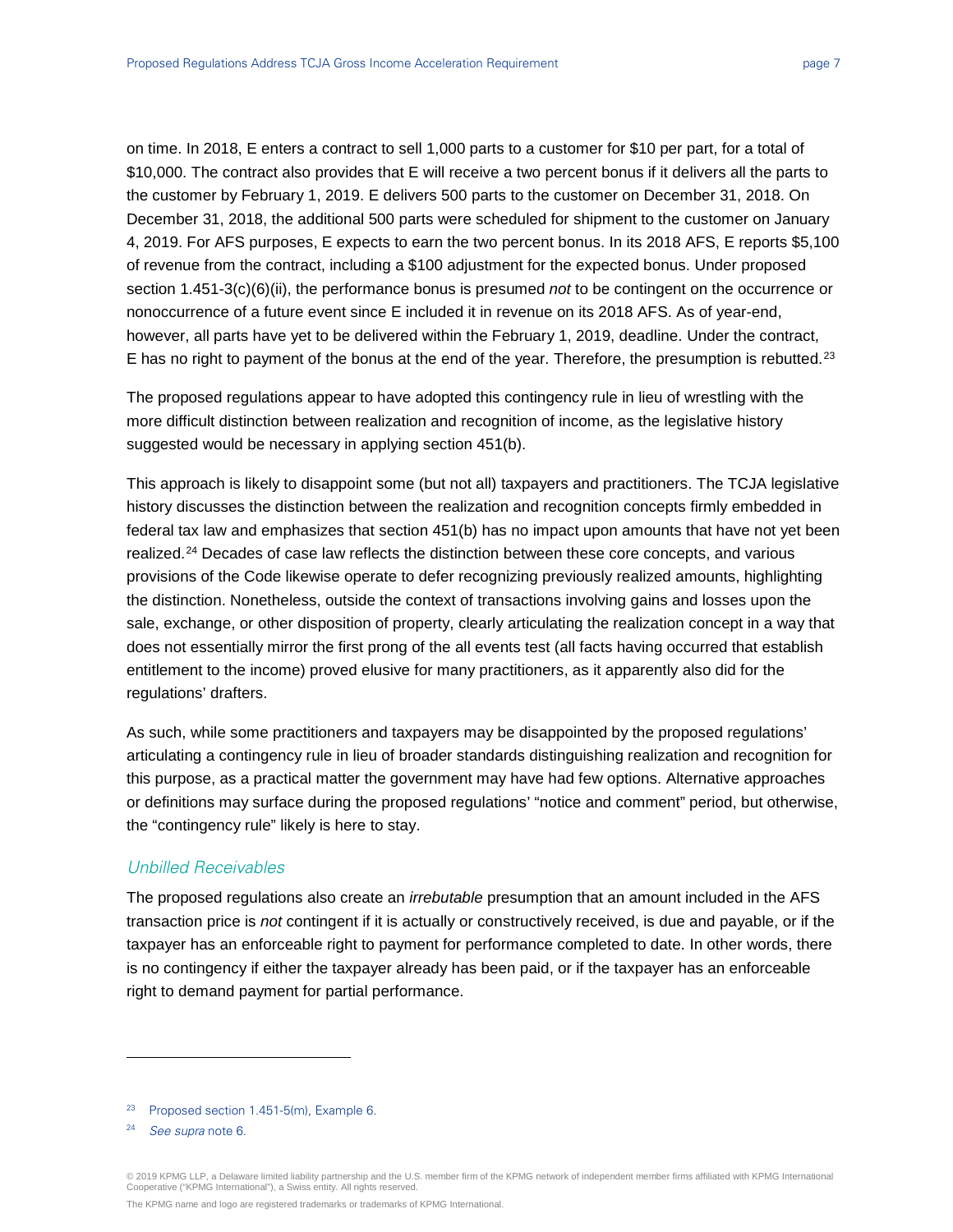*Example*. Taxpayer C is a calendar-year accrual method taxpayer with an AFS. In 2018, C enters into a contract with a customer to provide 50 customized computers for \$80,000. Under the contract, C can bill \$80,000 after the customer accepts delivery of the computers. However, because of the customization, the contract allows C to be paid for work performed to date, even if the contract is not completed for reasons other than C's failure to perform. C delivers all the computers in 2018. Customer accepts delivery of the computers and C bills the customer in 2019. C includes all \$80,000 in revenue in its 2018 AFS. Under the AFS income inclusion rule, because \$80,000 of revenue from the provision of goods is included in C's 2018 AFS, the all events test for that \$80,000 of income is met in C's 2018 tax year. Under proposed section 1.451-5(c)(6)(ii), the limitation on C's ability to bill until after the customer accepts delivery of the computers is not a future event that restricts C's enforceable right to payment for the goods.<sup>[25](#page-7-0)</sup>

The preamble to the proposed regulations makes clear that the *per se* requirement to recognize as gross income any amounts included in an AFS under a partially performed contract is intended to require recognizing any "unbilled receivables" for either goods or services. Treasury and the IRS disagreed with commenters that applying section 451(b) to unbilled receivables conflicts with the intent to not change the treatment of a transaction to match the taxpayer's AFS treatment. $26$ 

#### Cost Offsets

The proposed regulations reject commenters' concerns regarding the need to accelerate a commensurate amount of the costs associated with the accelerated income in order to clearly reflect the taxpayer's income and also to avoid taxing gross receipts rather than gross income.<sup>[27](#page-7-2)</sup> Instead, proposed section 1.451-3(c)(6)(iii) imposes a blanket prohibition against adjusting the contract's transaction price for amounts subject to section 461 (including allowances for adjustments, rebates, chargebacks, refunds, rewards (for example, estimated redemption costs associated with loyalty programs), or for costs of goods sold.

In doing so, Treasury and the IRS take the position that section 451(b) affects only the application of the all events test in recognizing income, but has no effect upon the application of section 461 (specifically including the economic performance requirement), the uniform capitalization rules of section 263A, or the inventory rules under sections 471 and 472 for purposes of recovering costs incurred in producing the income.<sup>[28](#page-7-3)</sup>

#### **Exclusions**

-

Determining that a particular amount is potentially subject to accelerated recognition under the AFS income inclusion rule is not the end of the analysis. Instead, more specific accounting rules permitted or required by another provision of the tax law will render section 451(b) inapplicable.

© 2019 KPMG LLP, a Delaware limited liability partnership and the U.S. member firm of the KPMG network of independent member firms affiliated with KPMG International<br>Cooperative ("KPMG International"), a Swiss entity. All

<span id="page-7-1"></span><span id="page-7-0"></span><sup>&</sup>lt;sup>25</sup> Proposed section 1.451-5(m), Example 3.

<sup>26</sup> 84 Fed. Reg. at 47193.

<span id="page-7-2"></span><sup>27</sup> See supra note 8.

<span id="page-7-3"></span><sup>28</sup> 84 Fed. Reg. at 47195-96; Blue Book, at 164-165.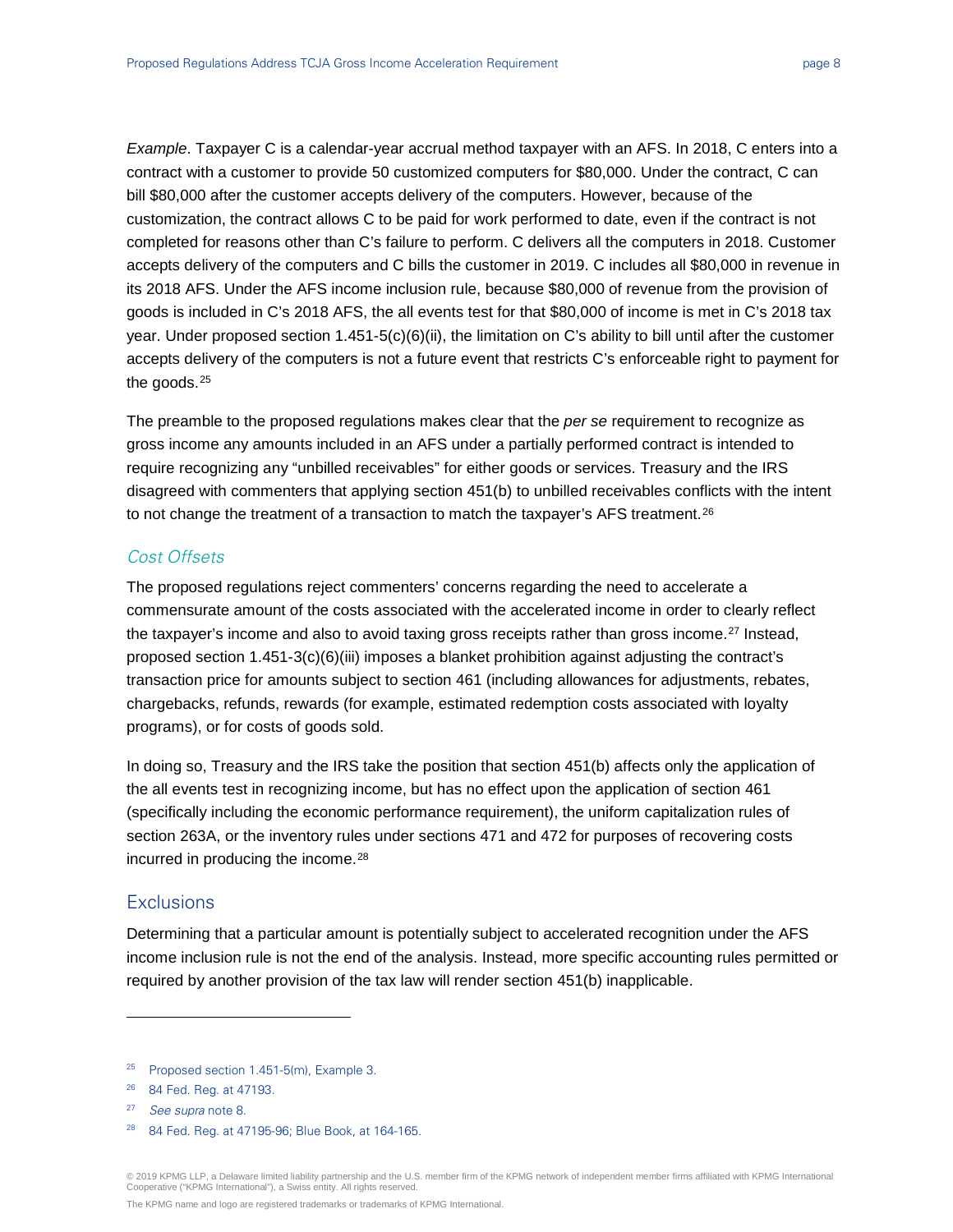First, the AFS income inclusion rule does not affect the tax treatment of an income item for which the taxpayer uses a "special method of accounting."<sup>[29](#page-8-0)</sup> For this purpose, a special method of accounting is a method permitted or required by any provision of the Code, regulations, or other guidance published in the Internal Revenue Bulletin under which an item of income is taken into account in a tax year other than the tax year in which the all events test is met.

The proposed regulations provide a non-exclusive list of 12 special methods, including:

- The installment method under section 453
- Long-term contract methods under section 460
- Mark-to-market method of accounting under section 475
- Timing rules for original issue discount (OID) under section 811(b)(3) or section 1272 (except as otherwise provided in the proposed regulations)
- Timing rules for accrued market discount under sections 1276 and 1278(b)
- Methods of accounting provided in sections 1502 and 1503 and the regulations thereunder, including the method of accounting relating to intercompany transactions under regulation section 1.1502-13[30](#page-8-1)

Second, the timing rules of section 451(b) do not apply to any item excluded from gross income under a specific provision of the Code.<sup>[31](#page-8-2)</sup> This again simply reflects the fact that section  $451(b)$  affects only the *timing* of an item that is otherwise properly included in gross income under section 61 or section 1001.

Third, the AFS income inclusion rule does not apply if recognition is deferred by another specific provision of the Code. Thus, for example, an amount deferred under the like-kind exchange rules of section 1031 or the involuntary conversion rules of section 1033 is not accelerated by reason of the AFS income inclusion rule.

Similarly, the AFS income inclusion rule does not affect the tax treatment of any non-recognition transaction within the meaning of section 7701(a)(45). This includes, for example, a liquidation described in sections 332 and 337, an exchange described in section 351, a distribution described in section 355, a reorganization described in section 368, and a contribution described in section 721. The specific tax treatment provided for those transactions remains applicable regardless of the financial accounting treatment.[32](#page-8-3)

<span id="page-8-1"></span><span id="page-8-0"></span><sup>29</sup> Proposed section 1.451-3(b).

<sup>30</sup> Proposed section 1.451-3(c)(5).

<span id="page-8-2"></span><sup>31</sup> Proposed section 1.451-3(f)(2).

<span id="page-8-3"></span><sup>32</sup> Proposed section 1.451-3(f)

<sup>© 2019</sup> KPMG LLP, a Delaware limited liability partnership and the U.S. member firm of the KPMG network of independent member firms affiliated with KPMG International<br>Cooperative ("KPMG International"), a Swiss entity. All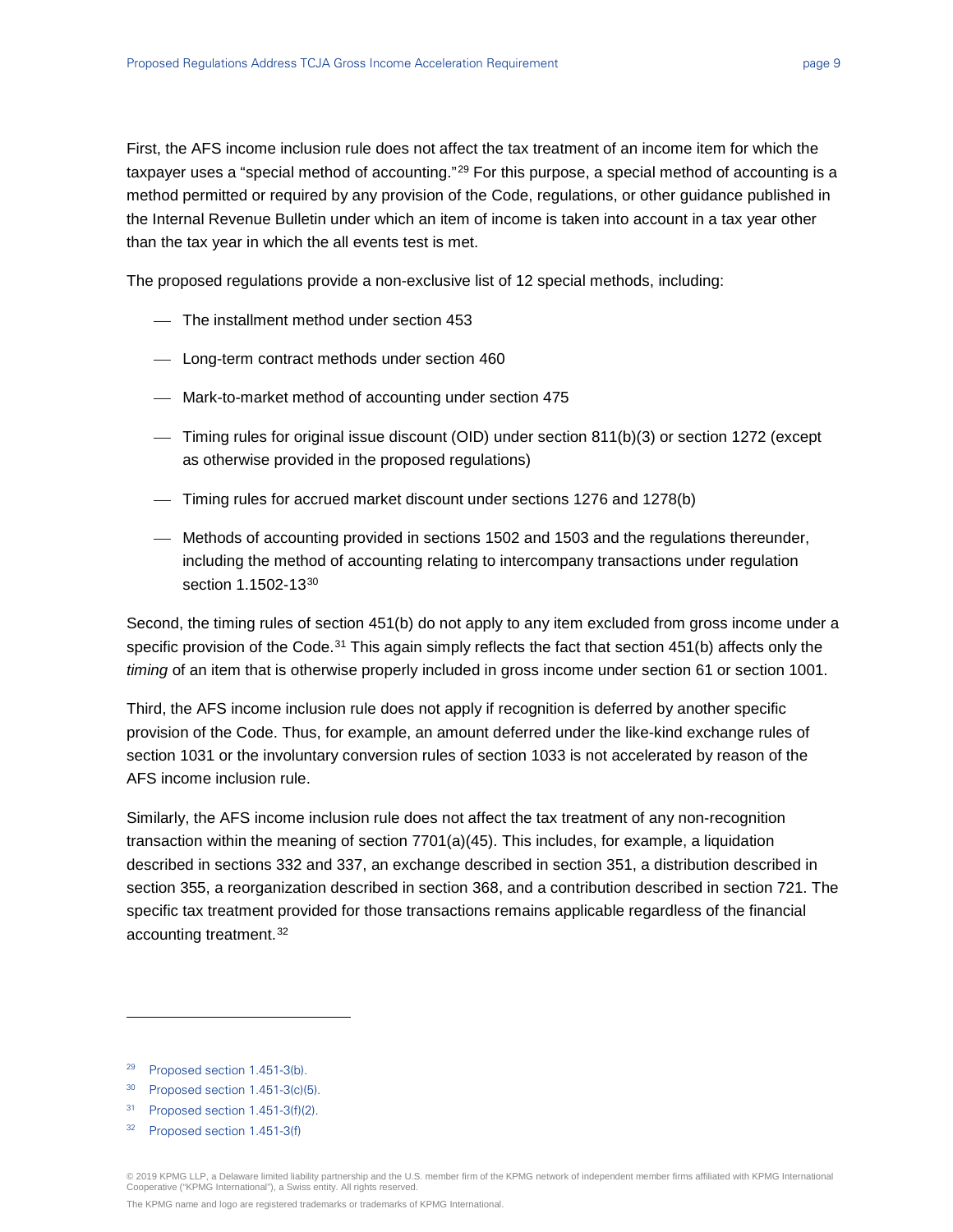Finally, section 451(b) has no application in determining the "treatment" of an item for federal tax purposes. It is just a timing provision, governing how the all events test might apply to an otherwise taxable item of gross income. It does not, for example, change the tax treatment of the following:

- A transaction treated as a lease, license, or similar transaction for tax purposes that is treated as a sale or financing for AFS purposes, and vice versa;
- A transaction that is not required to be marked-to-market for tax purposes but that is marked-tomarket for AFS purposes;
- A distribution of previously taxed earnings and profits of a foreign corporation; and
- $\mu$  A deposit or conduit payment for tax purposes that is treated as revenue for AFS purposes.  $33$

### Original Issue Discount

The proposed regulations do not alter the treatment of OID in general and do not apply to market discount. Favorably, however, the proposed regulations narrowly apply the AFS income inclusion rule to OID. As proposed, the AFS income inclusion rule would apply only to credit card late fees, credit card cash advance fees, and interchange fees, and not to OID (*e.g*., points) treated as discount or an adjustment to the yield of a debt instrument in the AFS.<sup>[34](#page-9-1)</sup>

# Other Special Rules

#### Multi-year contracts

The proposed regulations apply to multi-year contracts (those spanning more than one tax year) using a "cumulative" rather than an "annual" approach. Under this approach, the taxpayer takes into account the cumulative amounts included in income in prior tax years on the contract, if any, in order to determine the amount to be included under section 451(b) for the tax years remaining on the contract.<sup>[35](#page-9-2)</sup>

The preamble explains the distinction between the two approaches. An annualized approach would look at payments received in each tax year in isolation and compare the amounts included in the taxpayer's AFS and under the all events test to determine whether an amount should be included for federal tax purposes for that year. In contrast, under a cumulative approach, the taxpayer takes into account amounts previously included in prior tax years to determine the extent to which income must be accelerated in the current tax year by reason of the AFS income inclusion rule.<sup>[36](#page-9-3)</sup> The taxpayer effectively receives "credit" for prior year inclusions.

<span id="page-9-0"></span><sup>33</sup> Proposed section 1.451-3(e).

<span id="page-9-1"></span> $34$  This topic will be developed more fully in a separate *What's News in Tax* article.

<span id="page-9-2"></span><sup>&</sup>lt;sup>35</sup> Proposed section 1.451-3(k).

<span id="page-9-3"></span><sup>36</sup> 84 Fed. Reg. at 47194.

<sup>© 2019</sup> KPMG LLP, a Delaware limited liability partnership and the U.S. member firm of the KPMG network of independent member firms affiliated with KPMG International<br>Cooperative ("KPMG International"), a Swiss entity. All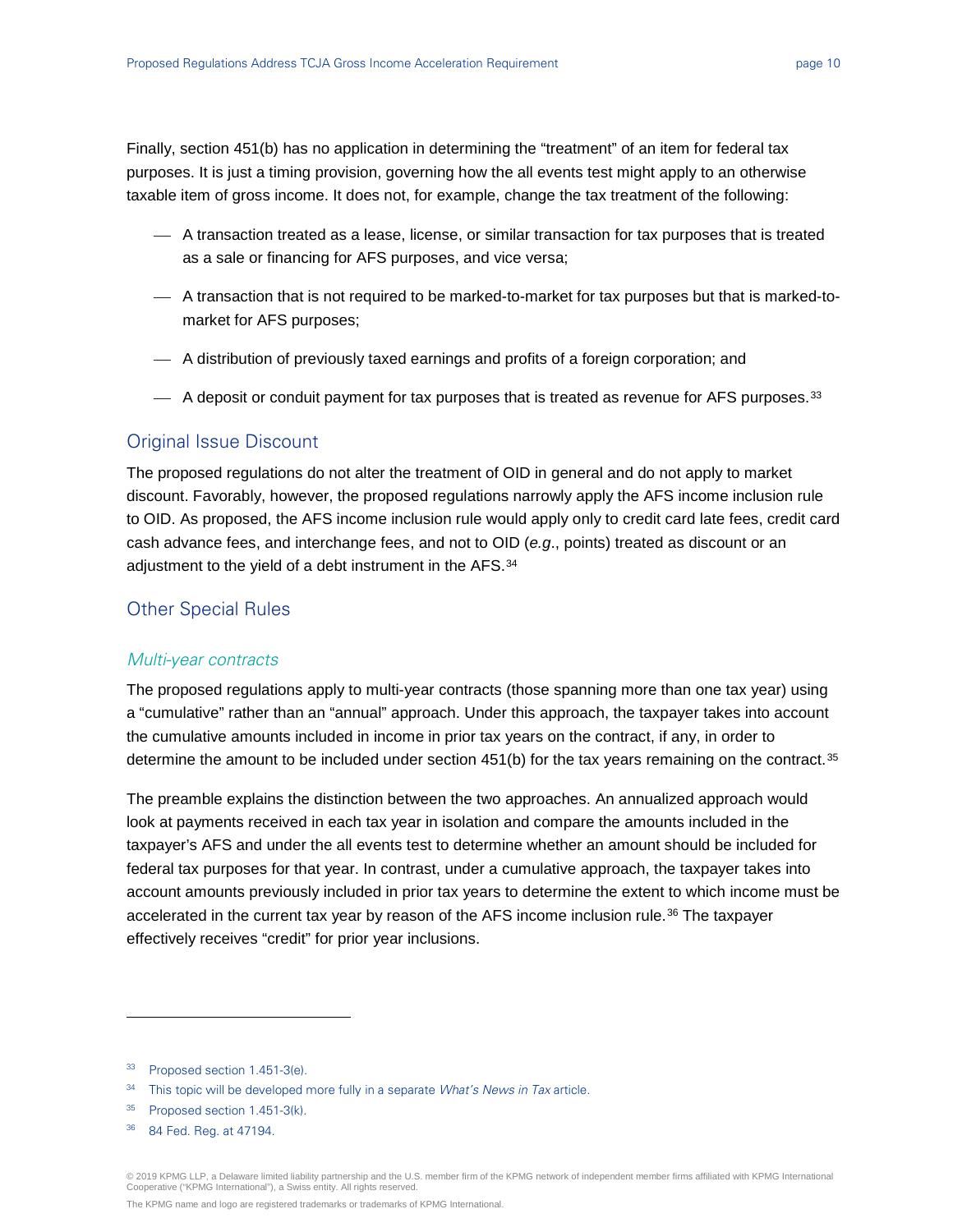As a result, the total amount of gross income recognized on the contract can never exceed the total contract price, and the amount recognized as gross income as of the current tax year will never exceed the greater of (1) the cumulative amount of contract revenue taken into account for book purposes, or (2) the cumulative amount that would have been recognized as gross income to date under the traditional all events test.

*Example*. Taxpayer D, an engineering services provider, is a calendar-year accrual method taxpayer with an AFS. In 2018, D enters into a contract with a customer to provide services for four years for a total of \$100x. Under the contract, D receives \$25x each year of the contract. For AFS purposes, D reports \$50x, \$0, \$20x, and \$30x of revenue from the contract in 2018, 2019, 2020, and 2021 respectively. In 2018, D recognizes all of the \$25x payment in income from the contract under the all events test. In addition, under section 451(b), because \$50x of revenue from the provision of services is included in D's 2018 AFS, the all events test for that portion of the provision of services is not met later than D's 2018 tax year. Therefore, D must recognize as gross income the additional \$25x (\$50x - \$25x = \$25x) reported on the AFS in 2018. In 2019, D includes \$0 of the \$25x payment in gross income from the contract because the payment received in 2019 relates to income included in 2018. In 2020, D recognizes all of the \$25x payment in income from the contract under the all events test. In 2021, D recognizes the remaining \$25x payment in income under the contract under the all events test.<sup>[37](#page-10-0)</sup>

|                 | 2018  | 2019  | 2020  | 2021  | Total  |
|-----------------|-------|-------|-------|-------|--------|
| <b>Payments</b> | \$25x | \$25x | \$25x | \$25x | \$100x |
| AFS             | 50x   |       | 20x   | 30x   | 100x   |
| Revenue         |       |       |       |       |        |
| Income          | 50x   |       | 25x   | 25x   | 100x   |

If the taxpayer has elected to use the deferral method permitted by section 451(c) and proposed section 1.451-8 (or Revenue Procedure 2004-34, as applicable), the deferral of amounts otherwise recognized under the all events test will remain eligible for deferral (i.e., so long as they are not yet included in revenue for book purposes and the other requirements of that method are satisfied).

The following example reconciles the interaction of one statutory method that accelerates income recognition based on the book treatment, and a second statutory method that defers income recognition with respect to the same contract.

*Example*. The facts are the same as in the prior example, except that Taxpayer D elects to defer advance payments under section 451(c)(1)(B). In 2018, D recognizes all of the \$25x payment in income from the contract under the all events test, as well as the additional \$25x that is included in revenue on its AFS, for a total of \$50x recognized for tax purposes in 2018. As in the prior example, D does not include any amount in gross income in 2019 for tax purposes because the payment received in that

<span id="page-10-0"></span><sup>37</sup> Proposed section, 1.451-3(m), Example 4.

<sup>© 2019</sup> KPMG LLP, a Delaware limited liability partnership and the U.S. member firm of the KPMG network of independent member firms affiliated with KPMG International<br>Cooperative ("KPMG International"), a Swiss entity. All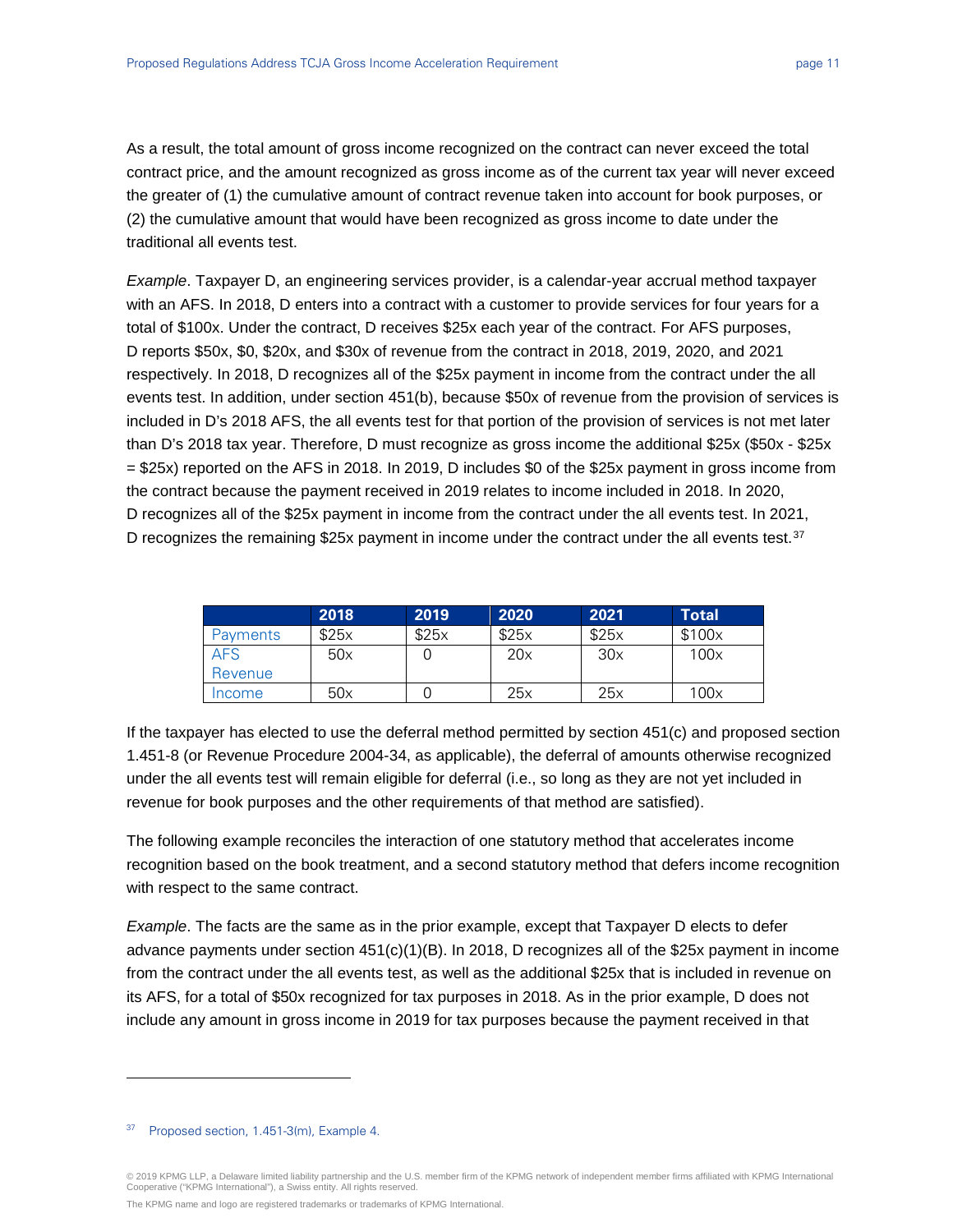year related to income included in 2018. In 2020, D recognizes \$20x of the \$25x payment in income from the contract under the deferral method for advance payments under section 451(c)(1)(B). In 2021, D recognizes the \$5x that was deferred in 2020 under the deferral method plus the remaining \$25x payment in income under the contract under the all events test.

|                    | 2018  | 2019  | 2020  | 2021  | <b>Total</b> |
|--------------------|-------|-------|-------|-------|--------------|
| <b>Payments</b>    | \$25x | \$25x | \$25x | \$25x | \$100x       |
| <b>AFS Revenue</b> | 50x   |       | 20x   | 30x   | 100x         |
| Income             | 50x   |       | 20x   | 30x   | 100x         |

#### Mismatches in Reportable Periods

Proposed section 1.451-3(h)(4) provides guidance for taxpayers having a financial reporting period that differs from the taxpayer's tax year. The proposed regulations offer three permissible methods to address this situation. Under the first method, the taxpayer uses the accounting principles used to create its AFS to determine the items of income to be reported in revenue as if its financial reporting period coincided with its tax year.[38](#page-11-0)

*Example*: Taxpayer A is a calendar-year accrual method taxpayer with an AFS. For AFS purposes, A's financial results are reported on a June 30 fiscal year. Using the method described in proposed section 1.451-3(h)(4)(ii)(A), for the tax year 2018, A uses the financial results reported on its June 30, 2018, AFS to determine whether an item of income was taken into account as revenue in its AFS from January 1, 2018 through June 30, 2018, and uses its June 30, 2019, AFS to determine whether an item of income is taken into account as revenue in A's AFS from July 1, 2018, through December 31, 2018.[39](#page-11-1)

Under the second method, the taxpayer makes a reasonable estimate of revenue for the pro rata portion of the tax year for which the financial statement and tax year do not align.

Under the third method, if a taxpayer's financial accounting year ends five or more months after the end of its tax year, the taxpayer computes revenue based on the revenue reported on the AFS prepared for the financial accounting year ending within its tax year.

While the taxpayer has the option to use any of these three methods, changing from one methodology to another is a change of accounting method requiring IRS consent.

<span id="page-11-0"></span> $38$  Proposed section 1.451-3(h)(4).

<span id="page-11-1"></span><sup>39</sup> Proposed section 1.451-3(m), Example 1.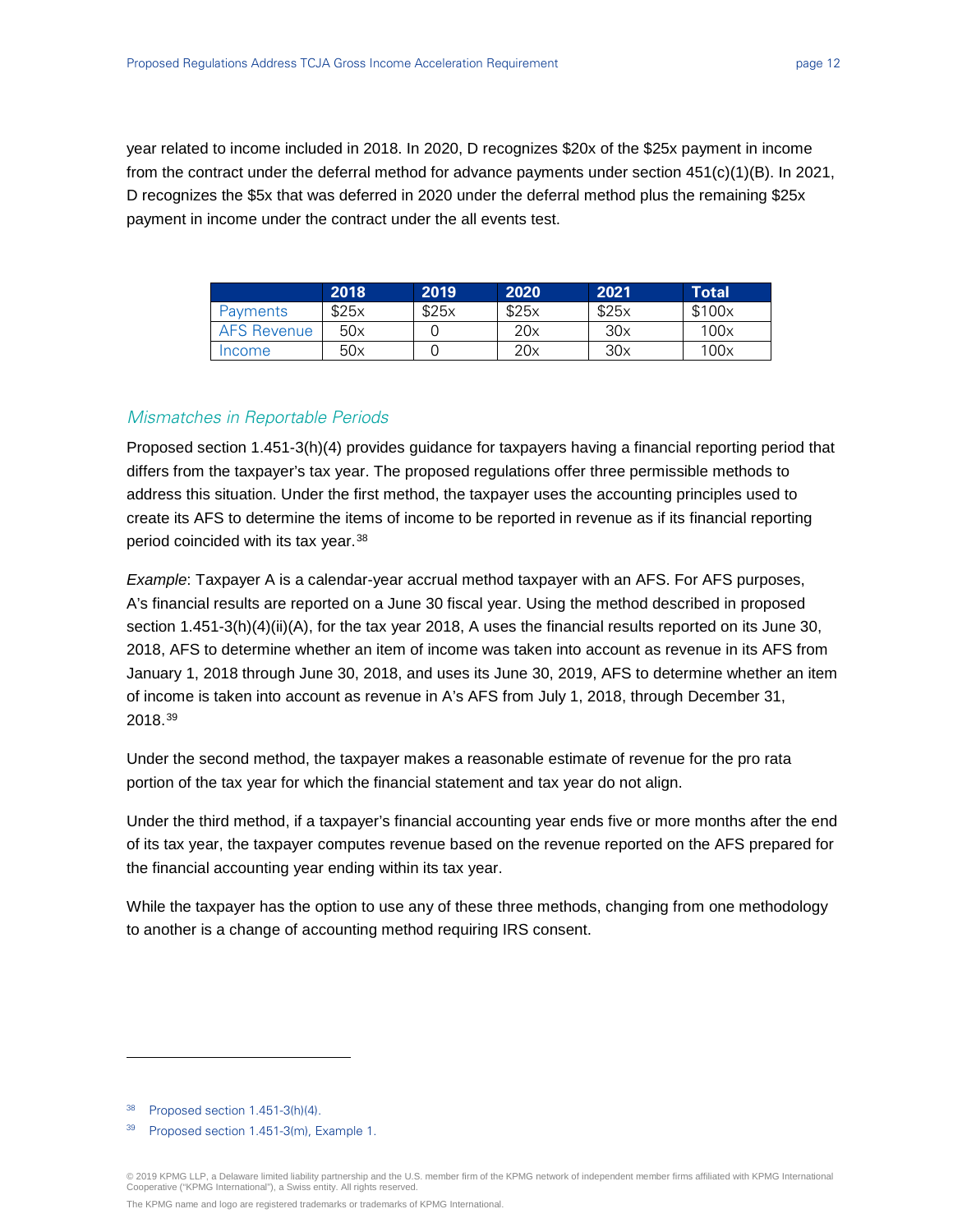# Foreign Entities

The proposed regulations provide no special rules for foreign persons, including controlled foreign corporations. The preamble acknowledges that applying the AFS income inclusion rule to a CFC may

create mismatches between the CFC's taxable income for U.S. federal and foreign tax purposes. The preamble explains that, "As a result, certain taxpayers may lose the ability to credit foreign taxes imposed on a CFC's income, particularly where such taxes relate to amounts includible in gross income under section 951A and are therefore ineligible to be carried back or forward under section 904(c)." $40$ 

Treasury and the IRS have requested comments regarding whether special rules are needed to address the applicability of the AFS income inclusion rule to foreign persons, including whether and how the rules for determining the taxable income of a CFC can be adjusted to better align the U.S. federal and foreign income tax bases.

# Effective Date

The regulations are proposed to be effective for tax years beginning after the date the final regulations are published in the Federal Register.<sup>[41](#page-12-1)</sup> As applied to "specified fees",<sup>[42](#page-12-2)</sup> the proposed regulations would be delayed for an additional year. Assuming the government is unable to finalize the regulations until 2020 (a reasonable assumption), the AFS income inclusion rule would not be mandatory until 2021 for calendar year taxpayers (with an additional one-year deferral for specified fees).

Importantly, however, the effective date of the regulations has no bearing upon the fact that the acceleration requirement of section 451(b) is already mandatory. The statutory provision became effective for tax years beginning on or after December 31, 2017.

Even though the proposed regulations likely will not be mandatory until 2021 for calendar year taxpayers, taxpayers generally may early-adopt the regulations immediately. Taxpayers early-adopting the proposed regulations generally may rely on them for tax years beginning after December 31, 2017.[43](#page-12-3)

Early adoption of the proposed regulations is accomplished by filing an accounting method change using the procedures published in Revenue Procedure 2019-37, discussed below. The proposed regulations may be early adopted only on an all-or-nothing basis, however. As a consequence, being able to trade the uncertainty of the "realization" concept for the more concrete contingency rules contained in proposed section 1.451-3(c)(6) comes at the price of losing the potential ability to claim a cost offset for any of the items identified in the proposed regulations, including cost of goods sold.<sup>[44](#page-12-4)</sup>

-

<span id="page-12-0"></span><sup>40</sup> 84 Fed. Reg. at 47192.

<span id="page-12-1"></span><sup>41</sup> Proposed section 1.451-3(n).

<span id="page-12-2"></span> $42$  Proposed section 1.451-3(i)(2).

<span id="page-12-3"></span><sup>43</sup> Special rules are provided for specified fees, including specified credit card fees. See proposed section 1.451-3(n)(3)(ii).

<span id="page-12-4"></span><sup>44</sup> In actuality, the taxpayer is ceding the ability to debate the IRS regarding the right to claim a cost offset under the law applicable prior to the eventual effective date of the regulations. The preamble's discussion of this point provides a good barometer of the IRS's likely position even prior to the regulations' becoming final.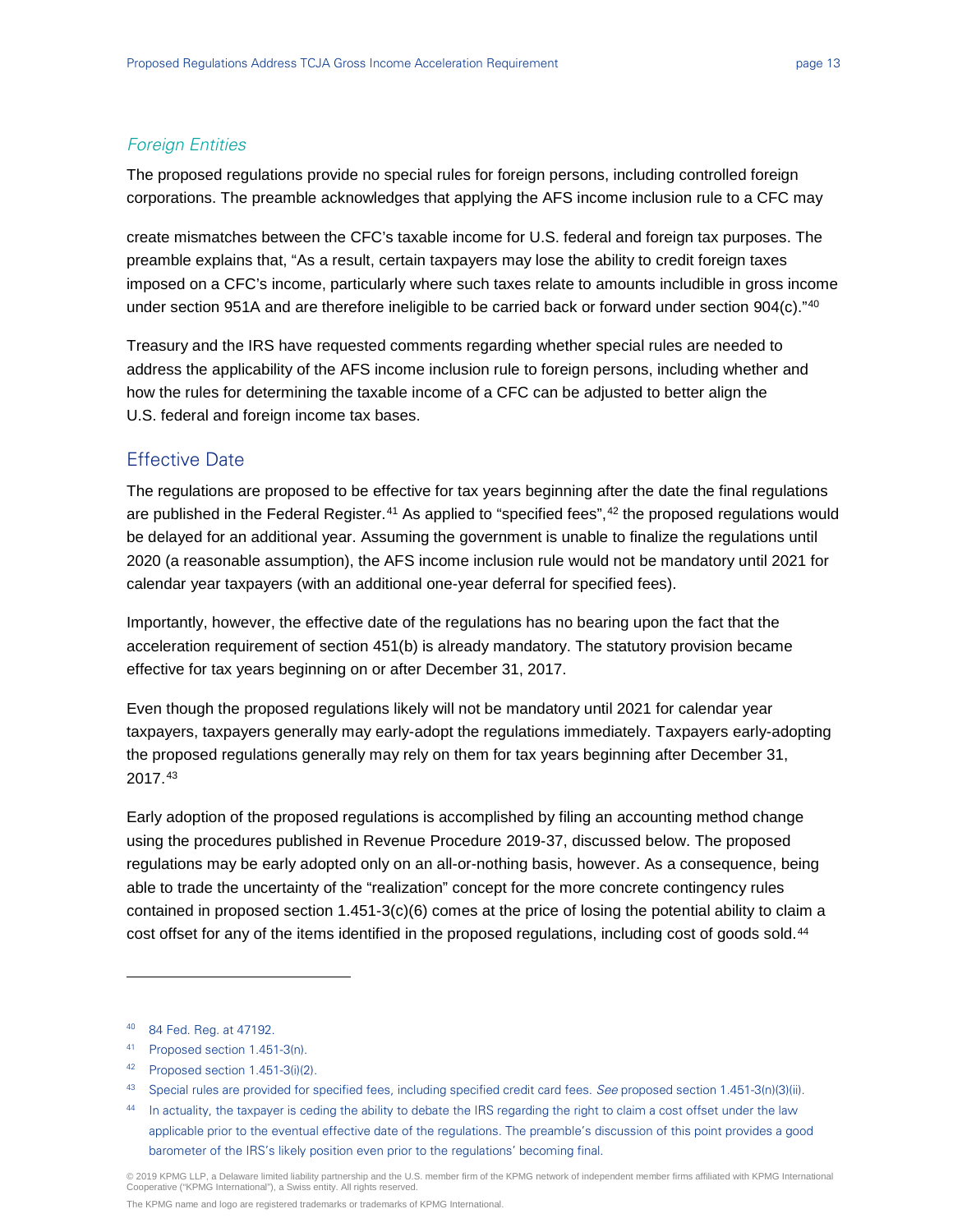For taxpayers in some industries, this may be an attractive trade off. For many others, however, particularly those in the manufacturing, retail, mining, or similar industries, it likely will not be.

# Accounting Method Changes

Concurrently with the publication of the proposed regulations, Treasury and the IRS issued Revenue Procedure 2019-37,<sup>[45](#page-13-0)</sup> providing automatic consent to make accounting method changes to comply with either section 451(b) (designated change number ("DCN") 239) or proposed section 1.451-3 (DCN 242, only for "early adopters" of the proposed regulations). Taxpayers doing so concurrently with making a separate change in accounting method to align tax with the financial accounting standards under Topic 606 may choose to do so using either a section 481(a) adjustment or on a cut-off basis.[46](#page-13-1) A single Form 3115 may be filed for both method changes, $47$  subject to various procedural requirements.

Taxpayers making *only* an accounting method change to comply with Topic 606, however, are ineligible to use the procedures of Revenue Procedure 2019-37. Instead, those method changes continue to be governed by §16.11 of Revenue Procedure 2017-30, as added by Revenue Procedure 2018-29 (DCN 231).[48](#page-13-3)

In the context of an affiliated group, the "concurrent change" requirement applies at the member level, rather than at the group level. In other words, an election to make the method change on a cut-off basis will apply only if the same entity is making both a change that complies with either section 451(b) or proposed section 1.451-3 *and* a method change in the same year to conform tax to certain financial accounting changes driven by Topic 606.

Although this will be a short-term consideration as AFS companies complete their implementation of the Topic 606 financial accounting standards, distinguishing between changes to conform to Topic 606 and changes to conform with section 451(b) or the proposed regulations (and thus which "DCN" to use) is conceptually difficult. The difficulty is particularly acute when the need to comply with section 451(b) is driven by accelerations in book revenue resulting from the implementation of Topic 606 in the same year. The distinction should be clearer in the context of book revenue from sources outside the scope of Topic 606.

Revenue Procedure 2019-37 applies to changes with respect to specified credit card fees, but not to changes with respect to other types of specified fees. An expanded six-year recovery period is permitted for positive section 481(a) adjustments (additions to income) for "qualified changes" made for income from specified credit card fees, but only for the taxpayer's first tax year beginning after

<span id="page-13-0"></span><sup>45</sup> 2019-39 I.R.B. 731. Revenue Procedure 2019-37 also applies to method changes for advance payments permitted or required by section 451(c) and proposed section 1.451-8. Those provisions will be discussed separately.

<span id="page-13-1"></span><sup>46</sup> Section 16.12(4)(b) of Rev. Proc. 2018-31, as amended by Rev. Proc. 2019-37.

<span id="page-13-2"></span><sup>47</sup> Section 16.12(8)(b) of Rev. Proc. 2018-31, as amended by Rev. Proc. 2019-37.

<span id="page-13-3"></span><sup>48</sup> 2018-22 I.R.B. 634.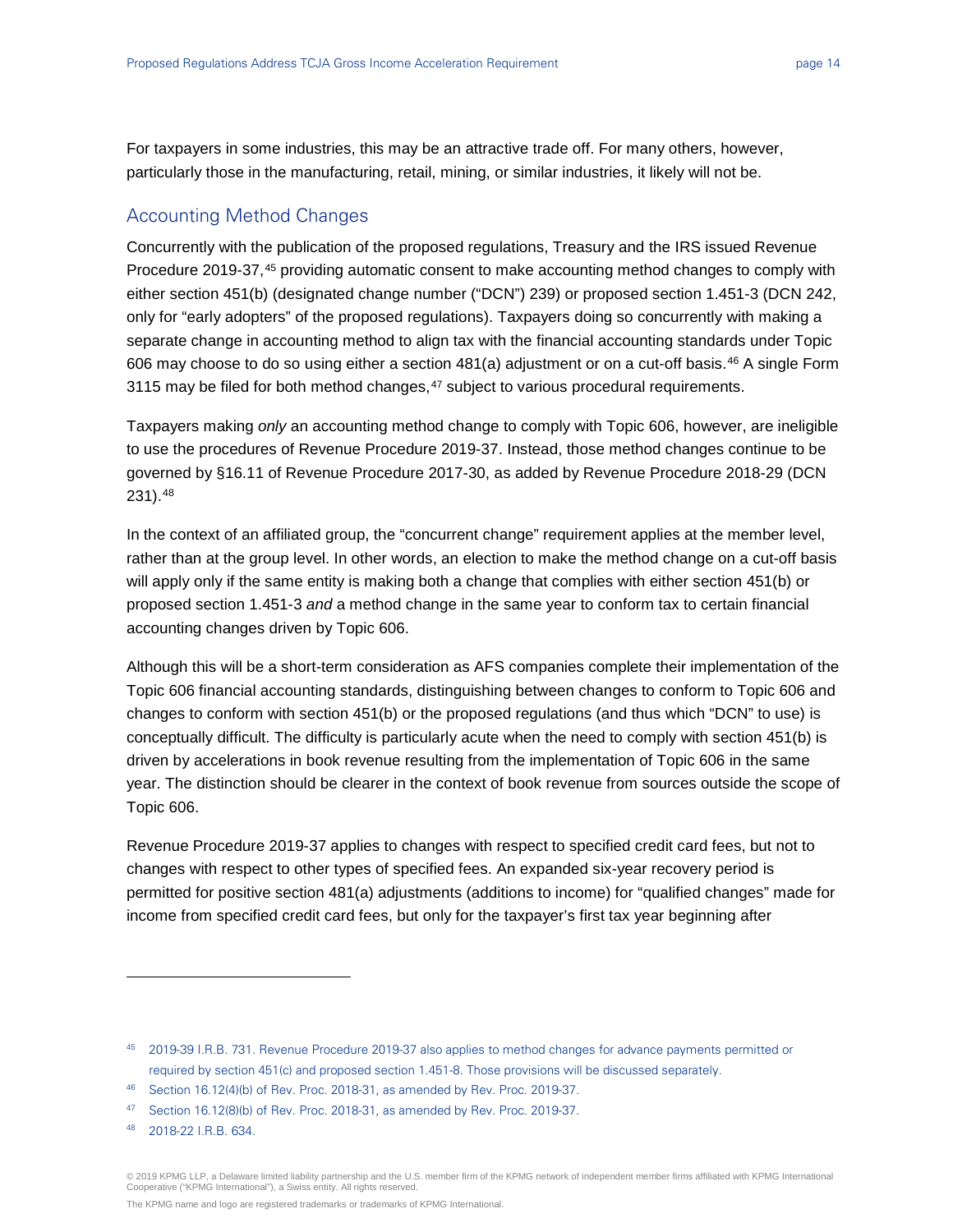December 31, 2018. Changes in the treatment of specified credit card fees also are ineligible for the election to make the method change on a cut-off basis.

Similar to existing procedures, a "streamlined procedure" is available in limited circumstances. Under the streamlined procedure, a Form 3115 is not required in order to change to the new method of accounting. The streamlined procedure is available to a taxpayer who either (1) is a "small business taxpayer" with average annual gross receipts of \$25 million or less for the prior three years or (2) is making one or more changes under §16.12(2)(a) of Revenue Procedure 2018-31 (e.g., to comply with either section 451(b) or the proposed regulations) *and* the section 481(a) adjustment required by each change is zero (without netting the adjustments for individual method changes). Taxpayers employing the simplified procedure, however, do not receive audit protection for the change, and may not elect to make the method change on a cut-off basis.

For taxpayers making a change to early adopt the proposed regulations, the streamlined procedure is available for the first or second tax year beginning after December 31, 2017. Taxpayers making a change to comply with section 451(b) but not early adopting the regulations may use the streamlined procedure only for their first tax year beginning after December 31, 2017.

For a taxpayer's first three tax years beginning after December 31, 2017, the government has waived the "five-year scope limitation," under which automatic consent generally is unavailable if the taxpayer has requested a change for the same item during any of the five tax years ending with the year of change.<sup>[49](#page-14-0)</sup> For method changes involving specified credit card fees, this five-year scope limitation instead is waived for the taxpayer's first three tax years beginning after December 31, 2018. Taxpayers using the streamlined method have a smaller window of opportunity to avoid the scope limitation, depending upon whether they are early adopting the proposed regulations.<sup>[50](#page-14-1)</sup>

The government also waives the general rule denying audit protection if the taxpayer is under IRS examination for the year of change. That waiver is available, however, only if the taxpayer is making a change to early adopt the proposed regulations (DCN 242), and does not appear to be available if the taxpayer is changing to a method to comply only with section 451(b) itself (DCN 239). This waiver is available for the taxpayer's first three tax years beginning after December 31, 2017. The generally applicable adjustment periods will continue to apply, however (e.g., a two-year recovery period for a positive section 481(a) adjustment).<sup>[51](#page-14-2)</sup> As elsewhere in the revenue procedure, slightly different implementation dates apply in the case of specified credit card fees.

Given that many taxpayers will not early adopt the regulations, hopefully the IRS will extend the waiver period for these restrictions following finalization of the proposed regulations. Doing so would provide the same three-year waiver for all taxpayers required or permitted to use the AFS income inclusion rule.

<span id="page-14-0"></span><sup>49</sup> Section 16.12(5)(a) of Rev. Proc. 2018-31, as amended by Rev. Proc. 2018-60.

<span id="page-14-2"></span><span id="page-14-1"></span><sup>&</sup>lt;sup>50</sup> Section 16.12(5)(b) and (c) of Rev. Proc. 2018-31, as amended by Rev. Proc. 2019-37.

<sup>51</sup> Section 16.12(6)(b) of Rev. Proc. 2018-31, as amended by Rev. Proc. 2019-37.

<sup>© 2019</sup> KPMG LLP, a Delaware limited liability partnership and the U.S. member firm of the KPMG network of independent member firms affiliated with KPMG International<br>Cooperative ("KPMG International"), a Swiss entity. All